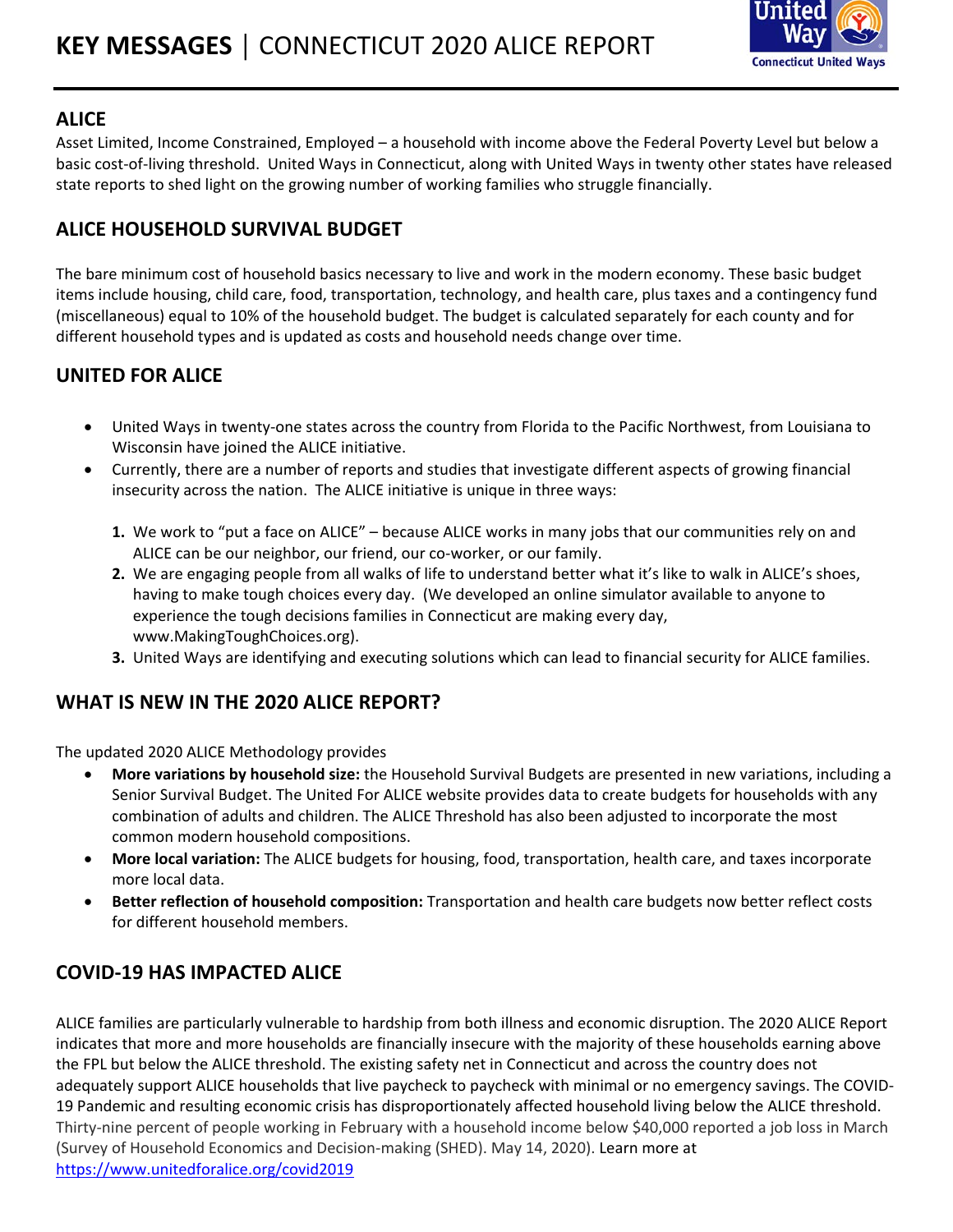## **CORE STATISTICS IN THE 2020 ALICE REPORT**

- The number of ALICE households in Connecticut increased **40% from 2007 to 2018 from nearly 260,000 to more than 360,000 households.**
- ALICE households are as diverse as the general population, composed of people of all ages, genders, races, and ethnicities, living in rural, urban, and suburban areas.
- In **148 of Connecticut's 169** towns and cities, at least **1 in 5** households are below the ALICE Threshold.
- Despite working hard, **27%** of Connecticut households (367,175) have earnings above the federal poverty line but below a basic cost-of-living threshold. United Way calls these households ALICE.
- Combined with those in poverty, **38%** of Connecticut households cannot afford the basics of housing, food, health care, child care, and transportation (513,727 households).
- It now costs more than **\$90,000/year for a family of four** with 1 infant and 1 toddler to pay for the basic needs in the ALICE Household Survival Budget.
- The 2020 ALICE Report includes a Senior Household Survival Budget which more accurately represents household costs for people age 65 and over.
- Black and Hispanic households have a disproportionately high percentage of families below the ALICE Threshold
	- o **57% of Black households** and **63% of Hispanic Households** in Connecticut live below the ALICE Threshold.
- **55% of jobs in Connecticut pay \$20/hour or more**, which is among the highest in the country, but only two of the top 20 occupations in Connecticut (in terms of number of jobs) pays enough to support the ALICE Household Survival Budget for a family of four.
- **52% of workers in Connecticut are paid hourly.** These workers are more likely to have fluctuations in income, with frequent schedule changes and variation in the number of hours available for work each week/month. They are also less likely to receive benefits, such as health insurance, paid time off, family leave, or retirement benefits, especially if they work fewer than 30 hours per week at a single job.
- In Connecticut, **more than one-third of households are without any financial cushion** and do not have enough income to cover current and unexpected expenses. This prevents ALICE households from saving for future expenses like education, retirement, a down payment on a house or an emergency.
- In Connecticut, **44% of families live in a child care desert**, defined as having no child care providers at all, or so few options that there are three times as many children for each available licensed child care slot.
	- o **55%** of low-income families, **52%** of Hispanic families, and **48%** of families in rural areas live in areas without enough licensed child care providers

# **WHAT CAN WE LEARN FROM THE 2020 ALICE REPORT?**

- More families continue to struggle to make ends meet in Connecticut.
- Black and Hispanic households have a disproportionately high percentage of families below the ALICE Threshold.
- The Household Survival Budget in Connecticut continues to increase. A big part of ALICE's story in Connecticut is our high cost of living compared to many other places.
- Access to affordable child care is a big issue for ALICE.
- Inequality in income and wealth will continue to rise as wage growth and job stability in high-wage jobs greatly outpace growth and stability in low wage jobs.

# **TRENDS HIGHLIGHTED IN THE 2020 ALICE REPORT**

- A growing number of households live on the edge of the ALICE Threshold. In Connecticut, 13% of households were on the cusp of the ALICE Threshold, with earnings just above or below it.
- Differences in financial security by age, race and ethnicity persist, creating challenges for ALICE families.
- Worker vulnerability is increasing while wages stagnate in ALICE jobs. Three trends that expose ALICE workers to greater risk:
	- o growth in the number of low-wage jobs,
	- o minimal increases in wages, and